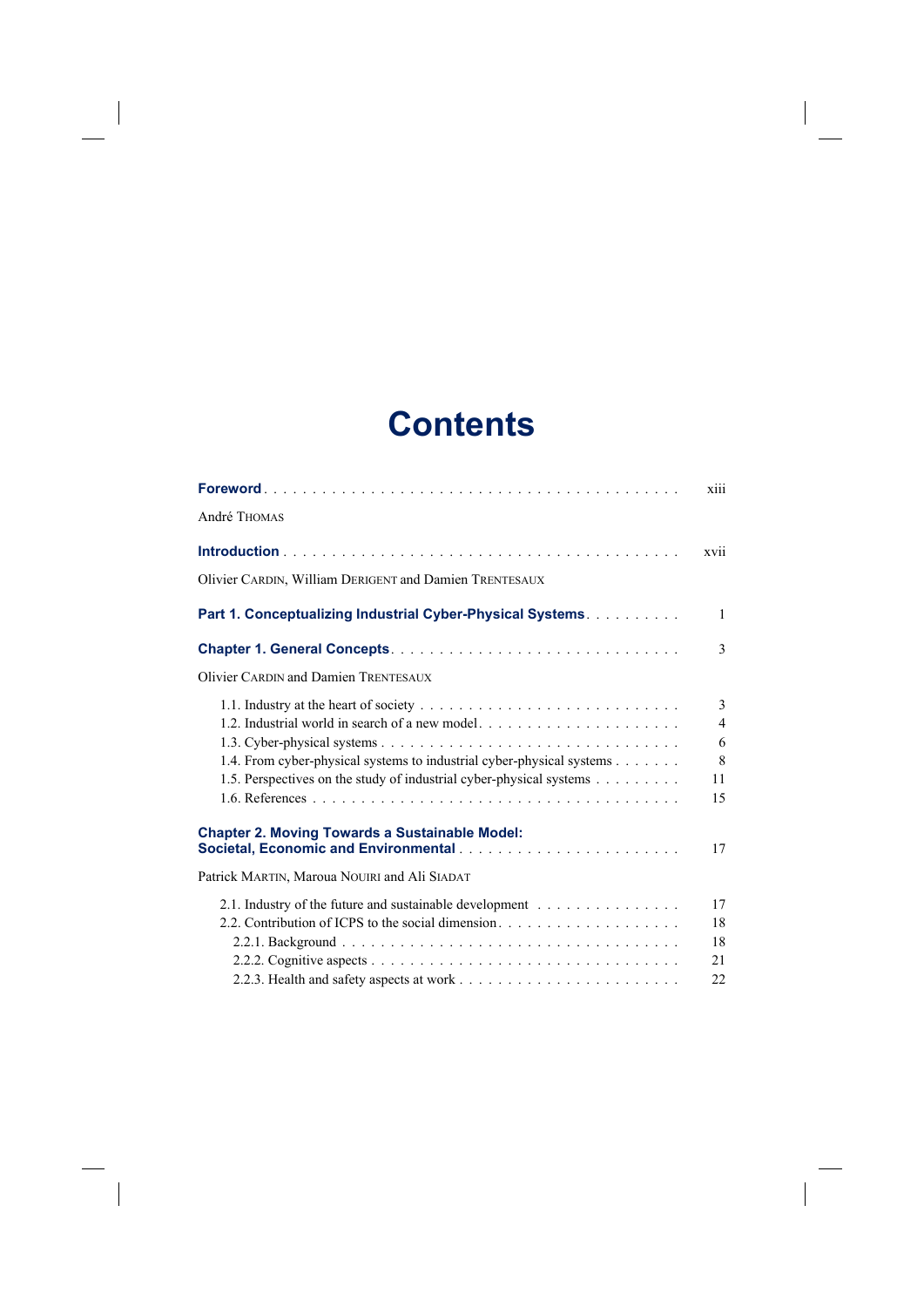## vi Digitalization and Control of Industrial Cyber-Physical Systems

 $\overline{\phantom{a}}$ 

 $\overline{\phantom{a}}$ 

| 2.3. Contribution of ICPS to the environmental dimension                   | 28 |
|----------------------------------------------------------------------------|----|
|                                                                            | 28 |
|                                                                            | 29 |
| 2.4. Contribution of ICPS to the economic dimension                        | 30 |
|                                                                            | 32 |
|                                                                            | 32 |
|                                                                            |    |
| Part 2. Sensing and Distributing Information Within Industrial             |    |
|                                                                            | 37 |
| Chapter 3. Information Flow in Industrial Cyber-Physical Systems           | 39 |
| Thierry BERGER and Yves SALLEZ                                             |    |
|                                                                            | 39 |
| 3.2. Information and decision loops when using an ICPS                     | 39 |
| 3.3. Decision-making processes within the loops of an ICPS.                | 41 |
|                                                                            | 41 |
|                                                                            | 42 |
| 3.3.3. Approach to studying the informational loops of the cyber part      |    |
|                                                                            | 43 |
|                                                                            | 45 |
|                                                                            | 45 |
| 3.4.2. Link to decision-making processes and the nature of the information | 48 |
|                                                                            | 48 |
|                                                                            | 49 |
|                                                                            | 50 |
|                                                                            | 52 |
|                                                                            | 52 |
|                                                                            | 55 |
| William DERIGENT                                                           |    |
| 4.1. The intelligent product, a leading-edge concept in industrial         |    |
|                                                                            | 55 |
|                                                                            | 56 |
| 4.3. Developments in the concept of intelligent products                   | 59 |
|                                                                            | 61 |
| 4.3.2. Group 2: product lifecycle information management (PLIM)            | 63 |
| 4.4. Conclusions and perspectives on the intelligent product               | 66 |
|                                                                            | 67 |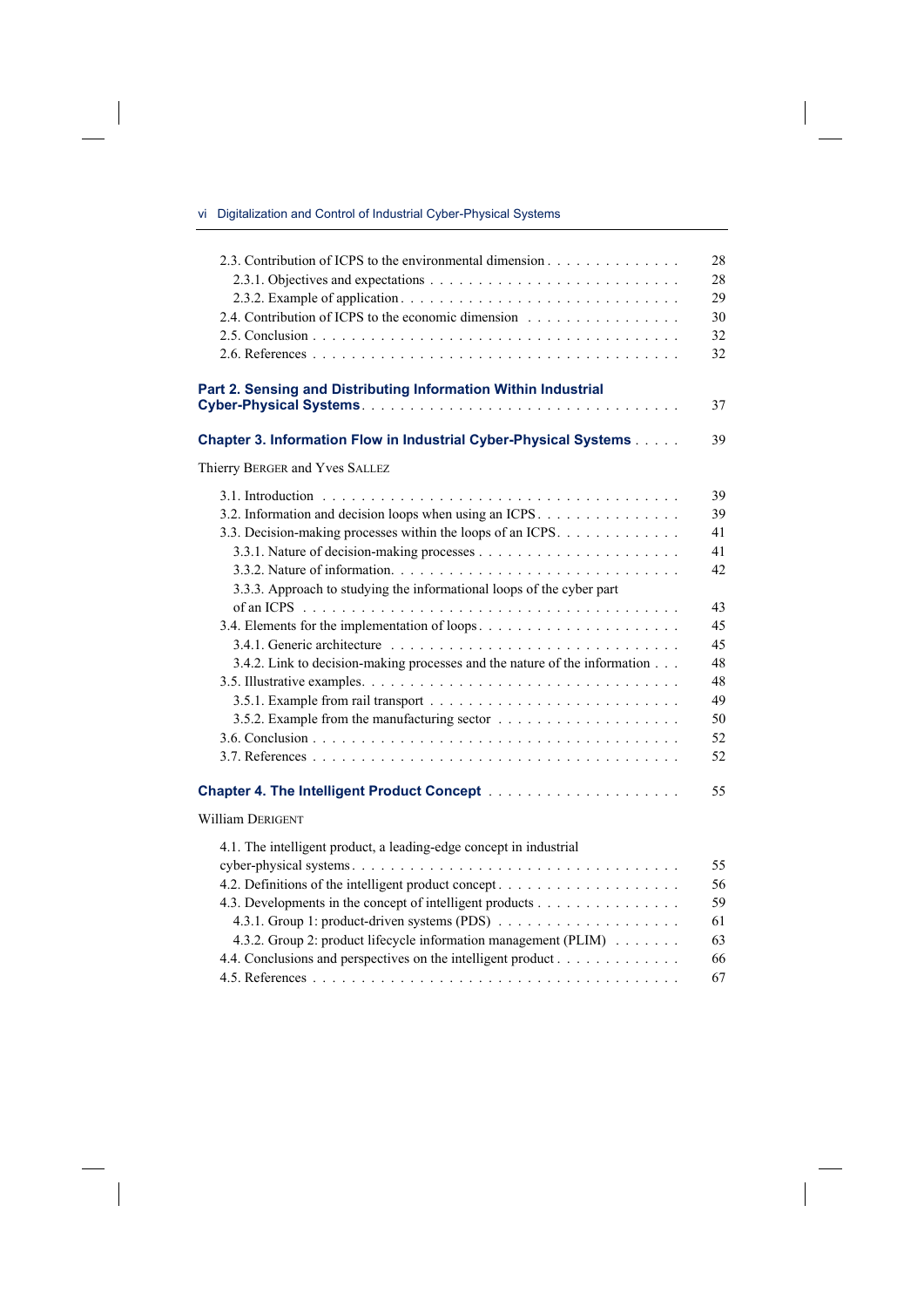| Part 3. Digitalizing at the Service of Industrial Cyber-Physical                                                                                                                                                                                                                                                                                                           | 71                                                                      |
|----------------------------------------------------------------------------------------------------------------------------------------------------------------------------------------------------------------------------------------------------------------------------------------------------------------------------------------------------------------------------|-------------------------------------------------------------------------|
| <b>Chapter 5. Virtualizing Resources, Products and the</b>                                                                                                                                                                                                                                                                                                                 | 73                                                                      |
| Theodor BORANGIU, Silviu RĂILEANU and Octavian MORARIU                                                                                                                                                                                                                                                                                                                     |                                                                         |
| 5.1. Virtualization – the technology for industrial cyber-physical systems<br>5.3. Shop floor virtualization of resource and product workloads<br>5.3.1. Resource and product virtualization through shop floor profiles<br>5.3.2. Virtualization of collaborative product and resource workloads<br>5.5. Perspectives offered by virtualization to industry of the future | 73<br>74<br>78<br>78<br>83<br>89<br>94<br>95                            |
| <b>Chapter 6. Cybersecurity of Industrial Cyber-Physical Systems</b>                                                                                                                                                                                                                                                                                                       | 97                                                                      |
| Antoine GALLAIS and Youcef IMINE                                                                                                                                                                                                                                                                                                                                           |                                                                         |
| 6.1.3. Bypassing access and authentication controls<br>6.2.4. Controlling access, permissions and logging                                                                                                                                                                                                                                                                  | 98<br>98<br>101<br>104<br>105<br>105<br>107<br>108<br>109<br>112<br>114 |
| Part 4. Controlling Industrial Cyber-Physical Systems                                                                                                                                                                                                                                                                                                                      | 117                                                                     |
| Chapter 7. Industrial Agents: From the Holonic Paradigm to Industrial                                                                                                                                                                                                                                                                                                      | 119                                                                     |
| Paulo LEITÃO, Stamatis KARNOUSKOS and Armando Walter COLOMBO                                                                                                                                                                                                                                                                                                               |                                                                         |
|                                                                                                                                                                                                                                                                                                                                                                            | 120<br>120<br>122<br>124<br>124<br>126                                  |

 $\overline{\phantom{a}}$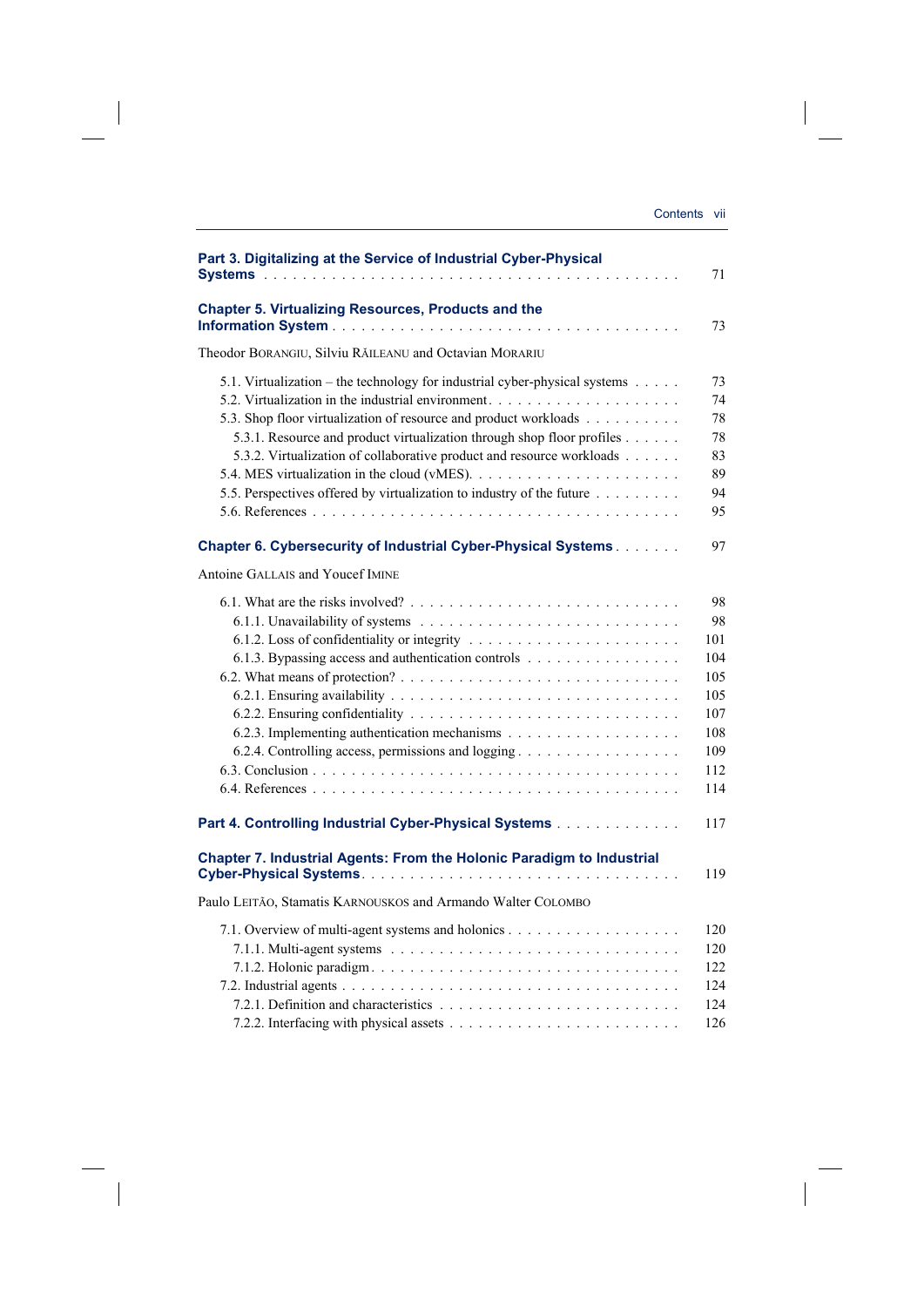viii Digitalization and Control of Industrial Cyber-Physical Systems

 $\overline{\phantom{a}}$ 

 $\overline{\phantom{a}}$ 

| 7.3. Industrial agents for realizing industrial cyber-physical systems<br>7.3.1. Supporting the development of intelligent products, machines and | 127 |
|---------------------------------------------------------------------------------------------------------------------------------------------------|-----|
|                                                                                                                                                   | 127 |
| 7.3.2. Implementing an industrial multi-agent system as ICPS                                                                                      | 129 |
|                                                                                                                                                   | 130 |
|                                                                                                                                                   | 131 |
|                                                                                                                                                   | 135 |
| Olivier CARDIN, William DERIGENT and Damien TRENTESAUX                                                                                            |     |
|                                                                                                                                                   | 135 |
|                                                                                                                                                   | 136 |
|                                                                                                                                                   | 137 |
| 8.4. Dynamic architectures, towards a reconfiguration of the physical part                                                                        |     |
|                                                                                                                                                   | 140 |
|                                                                                                                                                   | 143 |
| 8.6. HCAs and digital twin: towards the digitization of architectures                                                                             | 144 |
|                                                                                                                                                   | 145 |
|                                                                                                                                                   |     |
| Part 5. Learning and Interacting with Industrial Cyber-Physical                                                                                   | 149 |
|                                                                                                                                                   |     |
| <b>Chapter 9. Big Data Analytics and Machine Learning for Industrial</b>                                                                          | 151 |
| Yasamin ESLAMI, Mario LEZOCHE and Philippe THOMAS                                                                                                 |     |
|                                                                                                                                                   | 151 |
|                                                                                                                                                   |     |
| 9.2. Data massification in industrial cyber-physical systems                                                                                      | 153 |
| 9.3. Big Data and multi-relational data mining (MRDM).                                                                                            | 154 |
|                                                                                                                                                   | 154 |
|                                                                                                                                                   | 157 |
|                                                                                                                                                   | 160 |
|                                                                                                                                                   | 160 |
|                                                                                                                                                   | 160 |
|                                                                                                                                                   | 165 |
|                                                                                                                                                   | 167 |
|                                                                                                                                                   | 167 |
| Chapter 10. Human-Industrial Cyber-Physical System Integration:                                                                                   | 171 |
| Marie-Pierre PACAUX-LEMOINE and Frank FLEMISCH                                                                                                    |     |
|                                                                                                                                                   | 171 |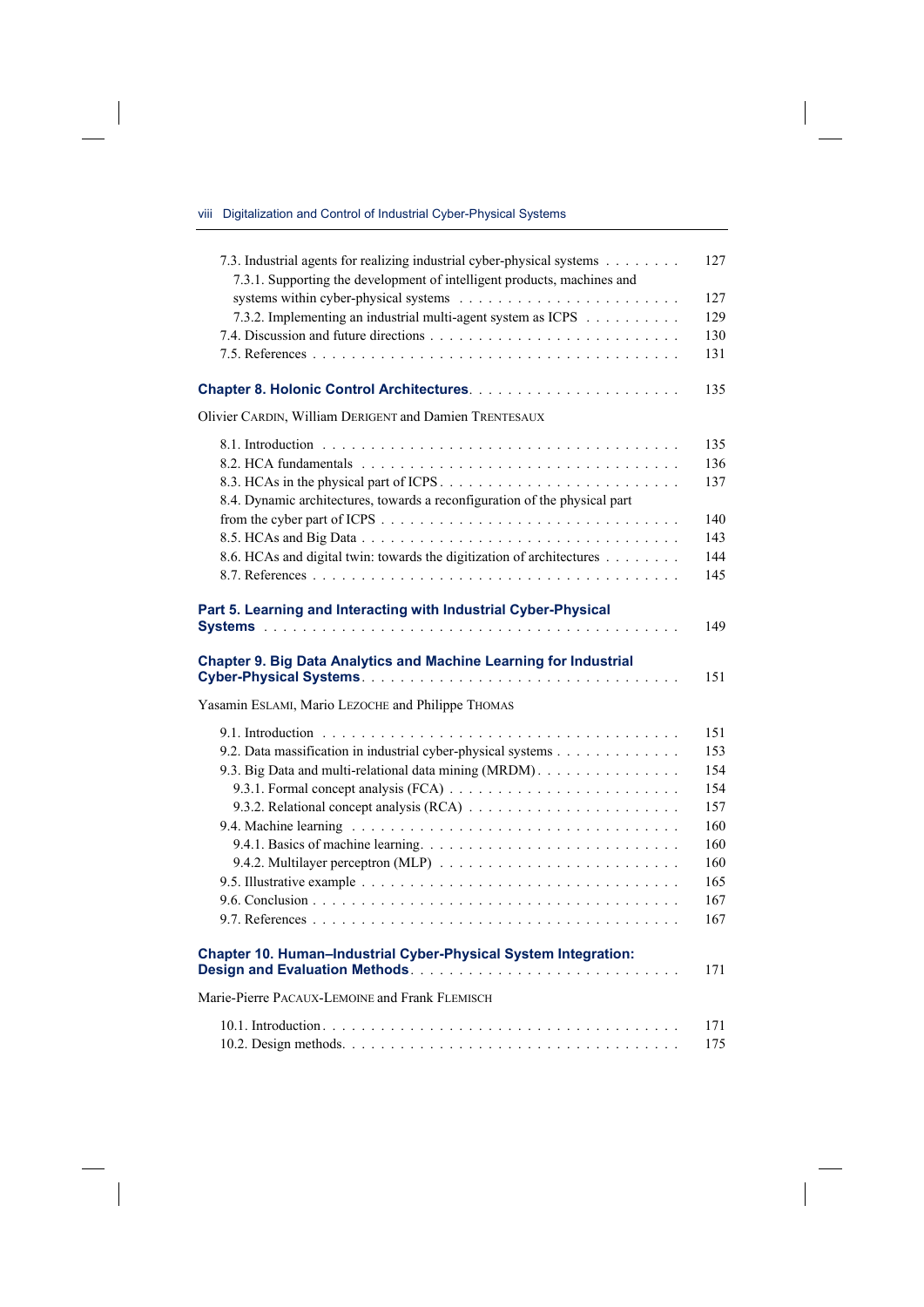$\begin{array}{c} \end{array}$ 

|                                                                                                                                        | 176<br>177<br>180<br>185                                                                                                          |
|----------------------------------------------------------------------------------------------------------------------------------------|-----------------------------------------------------------------------------------------------------------------------------------|
|                                                                                                                                        | 186                                                                                                                               |
| Part 6. Transforming Industries with Industrial Cyber-Physical                                                                         | 189                                                                                                                               |
| Chapter 11. Impact of Industrial Cyber-Physical Systems on                                                                             | 191                                                                                                                               |
| Catherine DA CUNHA and Nathalie KLEMENT                                                                                                |                                                                                                                                   |
|                                                                                                                                        | 191<br>192<br>193<br>193<br>194<br>194<br>195<br>196<br>197<br>197<br>198<br>199<br>200<br>201<br>201<br>202<br>203<br>203<br>205 |
| Chapter 12. Impact of Industrial Cyber-Physical Systems on Global and                                                                  | 207                                                                                                                               |
| Shenle PAN, Mariam LAFKIHI and Eric BALLOT                                                                                             |                                                                                                                                   |
| 12.2. Contemporary logistics systems and organizations<br>12.3. The Physical Internet as a modern and promising logistics organization | 207<br>208<br>209<br>210<br>211<br>212<br>212                                                                                     |

 $\overline{\phantom{a}}$ 

 $\begin{array}{c} \begin{array}{c} \end{array} \end{array}$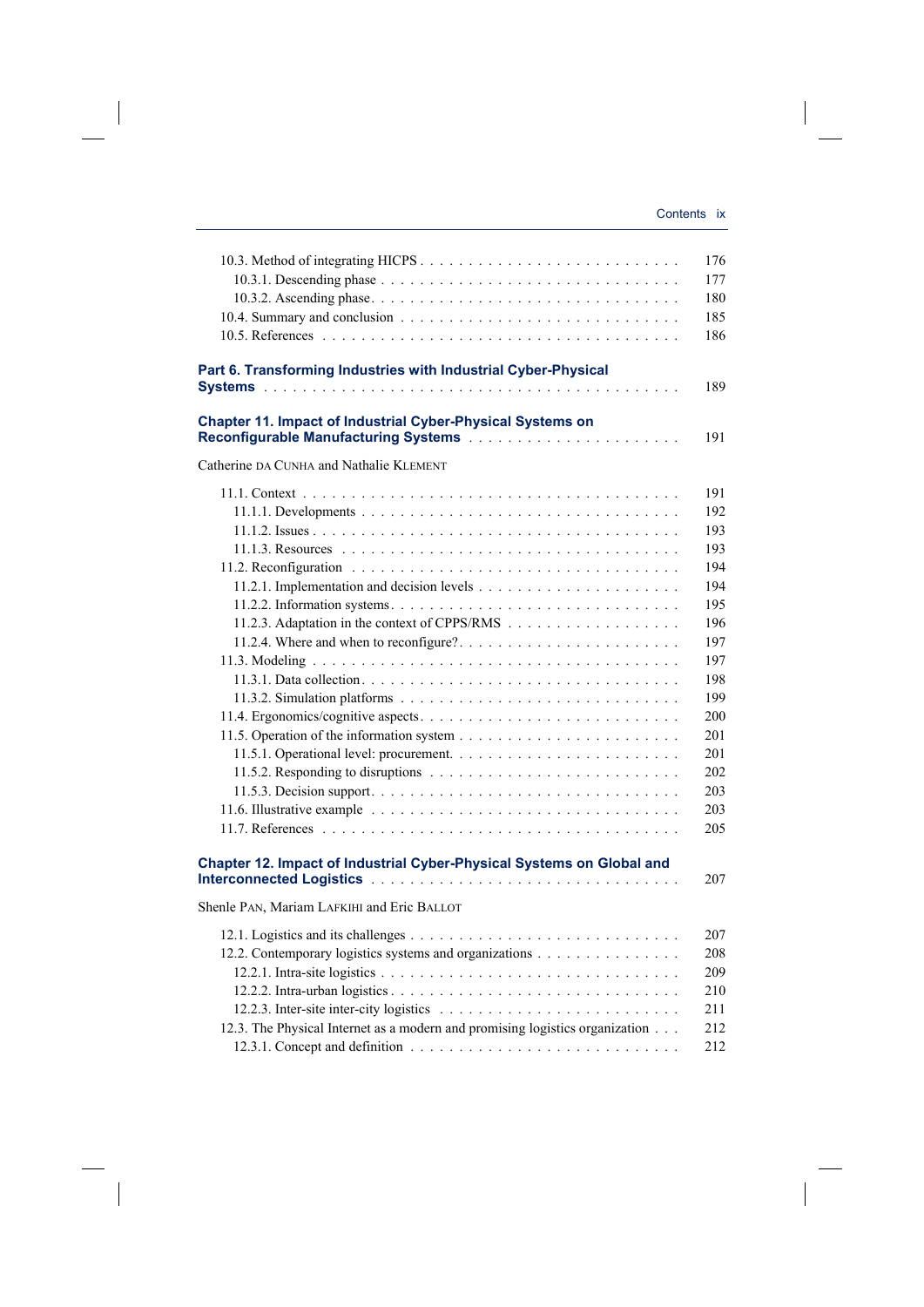## x Digitalization and Control of Industrial Cyber-Physical Systems

 $\overline{\phantom{a}}$ 

 $\begin{array}{c} \hline \end{array}$ 

| 12.3.2. Topologies of networks of networks<br>12.4. Perspectives of ICPS applications in interconnected logistics: the example              | 213        |
|---------------------------------------------------------------------------------------------------------------------------------------------|------------|
| 12.4.1. Modeling the Physical Internet by ICPS: the example of routing<br>12.4.2. Exploiting ICPS: the data-driven approach and the digital | 215<br>216 |
|                                                                                                                                             | 219        |
|                                                                                                                                             | 221        |
|                                                                                                                                             | 222        |
| <b>Chapter 13. Impact of Industrial Cyber-Physical Systems</b>                                                                              |            |
|                                                                                                                                             | 225        |
| John MBULI and Damien TRENTESAUX                                                                                                            |            |
|                                                                                                                                             | 225        |
|                                                                                                                                             | 226        |
| 13.1.2. Complexity factors of the transportation sector                                                                                     | 227        |
|                                                                                                                                             | 228        |
|                                                                                                                                             | 229        |
| 13.3. Rail transportation service: an illustrative example                                                                                  | 231        |
|                                                                                                                                             | 233        |
|                                                                                                                                             | 235        |
|                                                                                                                                             | 236        |
| 13.3.4. Evaluation of the proposed model and industrial expectations                                                                        | 236        |
|                                                                                                                                             | 238        |
|                                                                                                                                             | 239        |
|                                                                                                                                             | 239        |
| <b>Chapter 14. Impacts of Industrial Cyber-Physical Systems</b>                                                                             |            |
|                                                                                                                                             | 243        |
| William DERIGENT and Laurent JOBLOT                                                                                                         |            |
|                                                                                                                                             | 243        |
|                                                                                                                                             | 245        |
| 14.3. Examples of transformations in the construction sector.                                                                               | 247        |
|                                                                                                                                             | 248        |
| 14.3.2. Learning and interacting: virtual reality and machine learning                                                                      | 249        |
| 14.3.3. Capturing and distributing: use of wireless technologies                                                                            |            |
|                                                                                                                                             | 251        |
| 14.3.4. Digitalizing: digitalizing technologies for BIM.                                                                                    | 252        |
|                                                                                                                                             | 254        |
| 14.5. Achieving the digital transformation of businesses                                                                                    | 255        |
|                                                                                                                                             | 257        |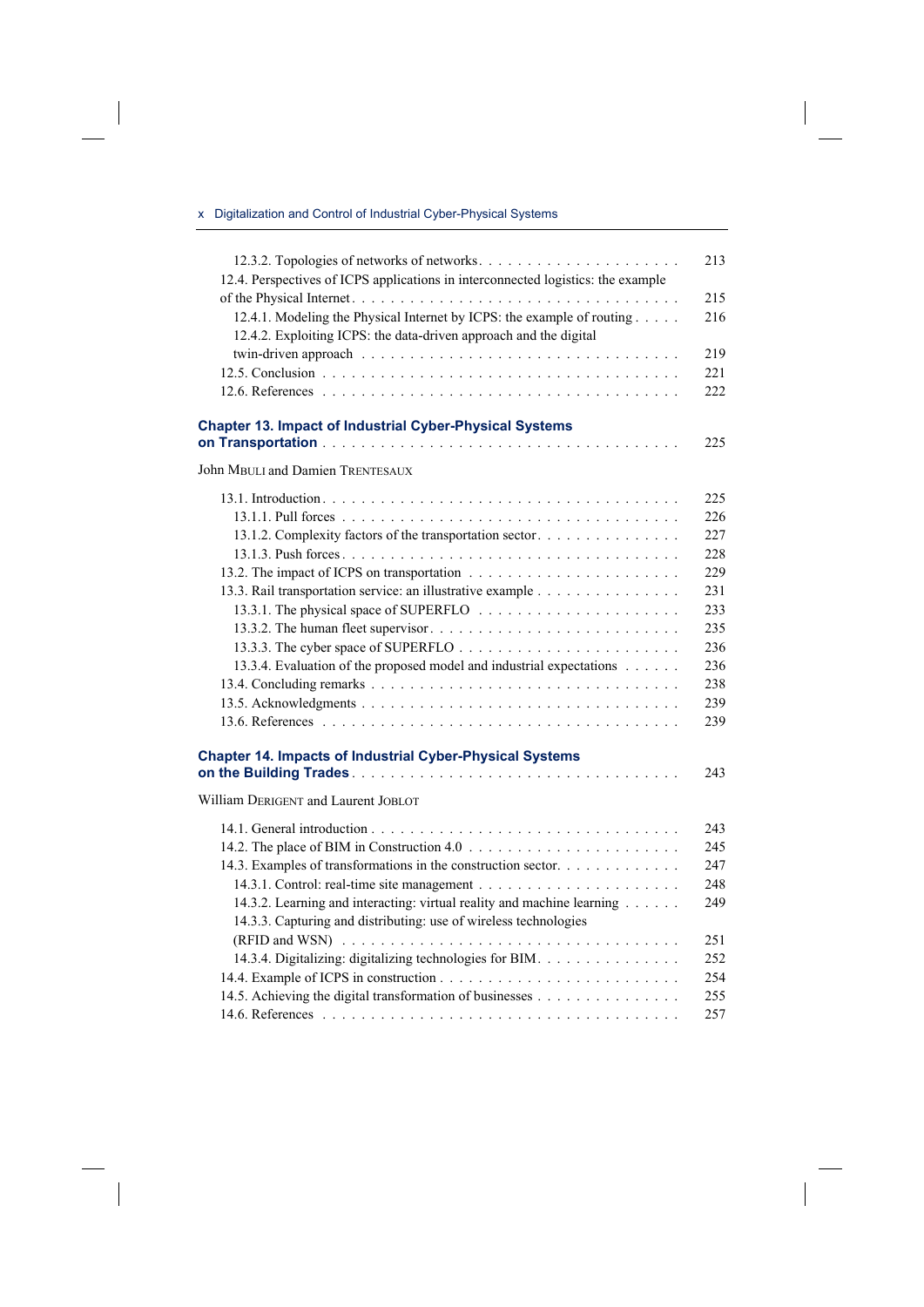| <b>Chapter 15. Impact of Industrial Cyber-Physical Systems</b>                                                                                                                                                                                      | 261                                                  |
|-----------------------------------------------------------------------------------------------------------------------------------------------------------------------------------------------------------------------------------------------------|------------------------------------------------------|
| Franck FONTANILI and Maria DI MASCOLO                                                                                                                                                                                                               |                                                      |
| 15.1.2. The digital evolution of healthcare production and health                                                                                                                                                                                   | 261<br>261<br>263<br>263                             |
| 15.2.3. HCPS for organizational monitoring of patient pathways<br>15.2.4. Sensors for monitoring patients and resources<br>15.3.2. A proposal for an HCPS based on a digital twin of patient pathways                                               | 266<br>266<br>267<br>268<br>270<br>270               |
|                                                                                                                                                                                                                                                     | 271<br>274<br>275                                    |
| Part 7. Envisioning the Industrial Cyber-Physical                                                                                                                                                                                                   | 279                                                  |
| <b>Chapter 16. Ethics and Responsibility of Industrial</b>                                                                                                                                                                                          | 281                                                  |
| Sylvie JONAS and Françoise LAMNABHI-LAGARRIGUE                                                                                                                                                                                                      |                                                      |
| 16.3.2. Proposals for changes in liability regimes.                                                                                                                                                                                                 | 281<br>283<br>284<br>285<br>288<br>289<br>291<br>294 |
| <b>Chapter 17. Teaching and Learning ICPS: Lessons Learned</b>                                                                                                                                                                                      | 297                                                  |
| Bilal AHMAD, Freeha AZMAT, Armando Walter COLOMBO and Gerrit JAN VELTINK                                                                                                                                                                            |                                                      |
| 17.2. University of Warwick – Bachelor-level curriculum<br>17.2.1. ICPS education: Fusion of computer science and engineering<br>17.2.2. Key enabling technologies in the ICPS curriculum.<br>17.2.3. Pedagogical principles: teaching ICPS modules | 297<br>299<br>300<br>301<br>301                      |